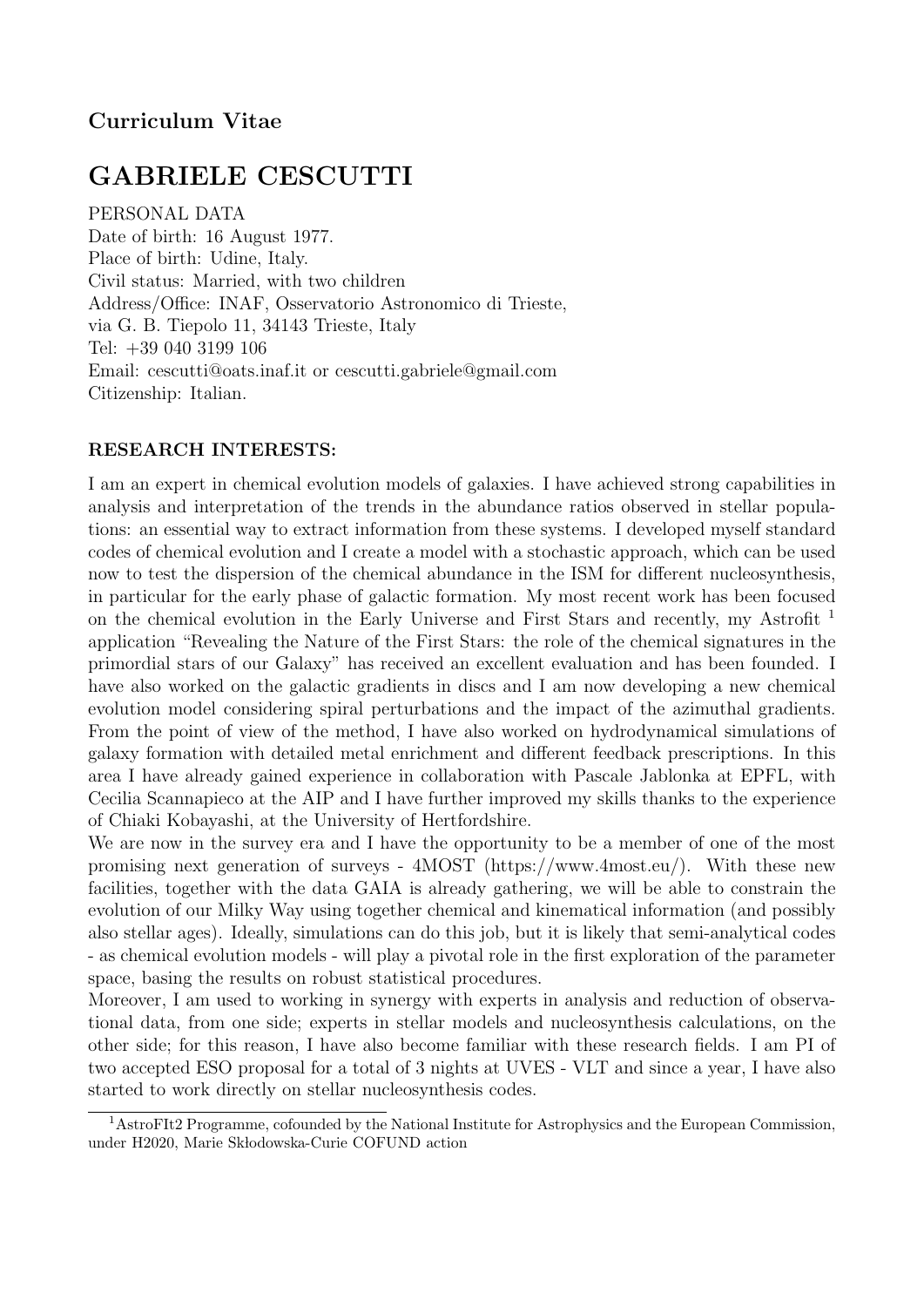### Positions:

• From 1st October 2016 to 30th September 2019 Astrofit Fellow at the Osservatorio Astronomico di Trieste, project title: "Revealing the Nature of the First Stars: the role of the chemical signatures in the primordial stars of our Galaxy". Line manager: Carlo Morossi.

• From 1st October 2015 to 30th September 2018 (resigned at 30th September 2016) Research fellow at the University of Hertfordshire, member of the School of Physics, Astronomy and Mathematics and of the Centre for Research in Astrophysics. Line manager: Chiaki Kobayashi.

Highlights: paper just accepted on impact of faint supernovae " Does the chemical signature of TYC 844210361 originate from a rotating massive star that died in a faint explosion?". Co-supervisor of a PhD student working on Sph simulation for the Milky Way with detailed chemistry. Involved in analysis of stellar nucleosynthesis results, member of the Shyne team (http://www.astro.keele.ac.uk/shyne) and on the BRIDGCE collaboration (http://www.astro.keele.ac.uk/bridgce) (paper just published on line "Uncertainties in the production of  $p$  nuclei in massive stars obtained from Monte Carlo variations")

• From 1st December 2011 to 30th September 2015 PostDoc in the Galactic Archeology group and Milky Way and Local Volume Group of Leibniz-Institut für Astrophysik Potsdam.

Line manager: Cristina Chiappini/Roelof de Jong.

Highlights: Started investigations on the First Stars, by means of the stochastic chemical evolution model. Invited talks at international conferences. Member of two 4MOST surveys and one working package. PI (and visitor) of an ESO proposal at UVES - VLT. Measured chemical abundances of an extremely metal poor star.

• From 1st March 2011 to 30th November 2011 PostDoc at the Laboratoire dastrophysique (LASTRO) of the Ecole Polytechnique Federale de Lausanne (EPFL).

Line manager: Pascale Jablonka.

Highlights: Brief Postdoc (9months). Collaboration to provide a detailed chemical input to sph simulations, in particular for heavy elements. First attempt to work on observational data.

• From August 2008 to December 2010

PostDoc in theAstronomy Unit of the Physics Department of the Trieste University. Line manager: Francesca Matteucci.

Highlights: Extended the application of the stochastic chemical evolution to the CNO, worked on the galactic bulge and start to extend my network (first papers without PhD supervisor)

#### • From May 2007 to July 2008

Postodoc in the Physics Department of the Trieste University with two fixed-term contracts on "Chemical evolution of iron-peak elements" and "Inhomogeneous model for the halo of the Milky Way".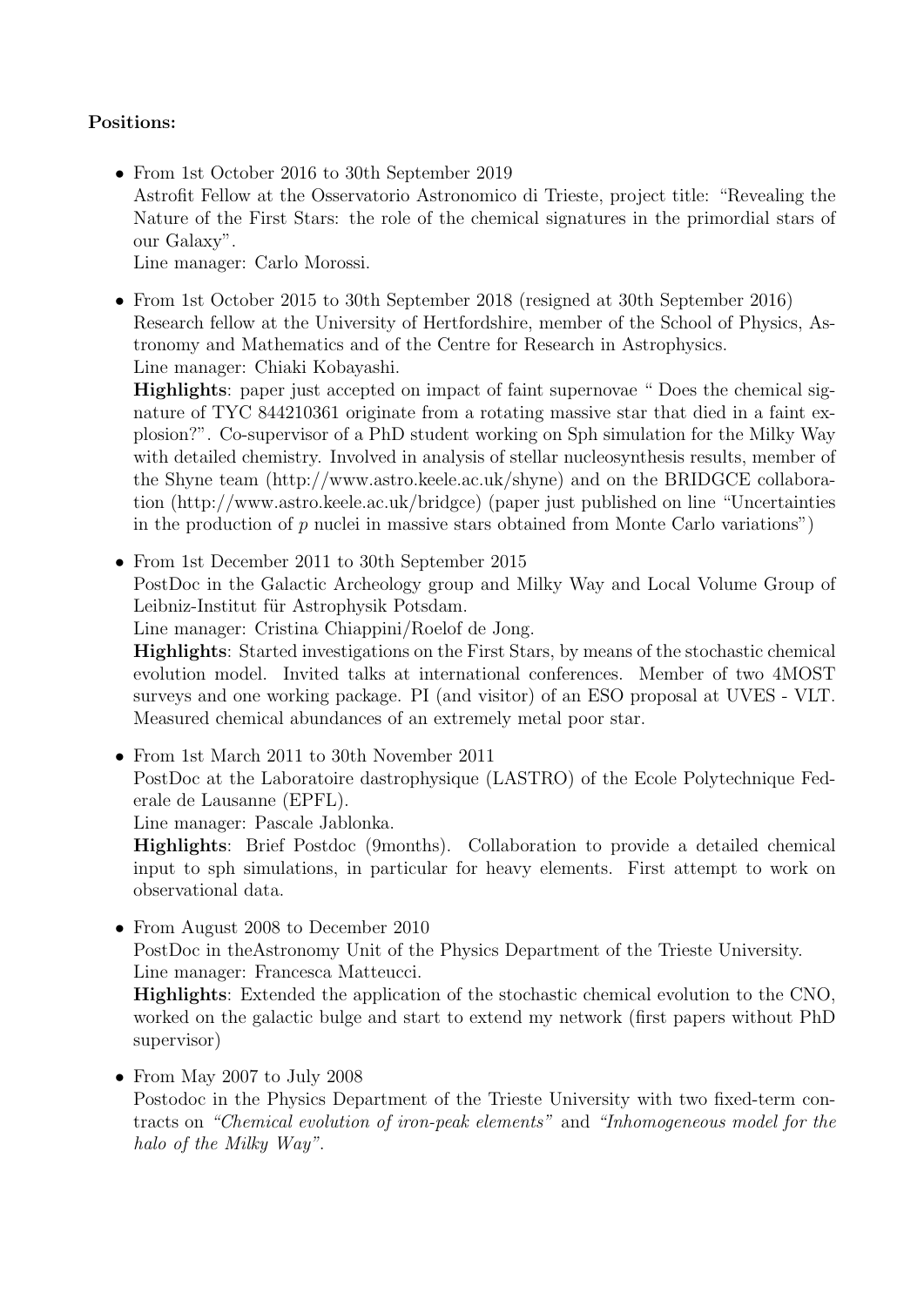Line manager: Francesca Matteucci.

Highlights: Finalized my paper on the stochastic chemical evolution for neutron capture elements, start to apply on different environments the same nucleosynthesis to constrain the results (Mn).

### Education:

- PhD in Physics awarded on the 2th April 2007 by the University of Trieste. Thesis Title: Chemical evolution of neutron capture elements in our Galaxy and in the dwarf spheroidal galaxies of the Local Group (astro-ph 0708.4163), under the supervision of Prof. F. Matteucci.
- Degree in Physics awarded on the 26 September 2002 by the Trieste University, with a final grade of 101/110. Thesis Title: Formation of spiral galaxies with a cosmological approach, under the supervision of Dr. P. Monaco.

## Publications:

- 31 refereed publications (A&A, MNRAS, ApJ, AJ)
- 13 refereed publications as first author
- $\bullet \sim 800$  citations
- h-index 19 (first author 10)

#### Observations:

- Principal investigator for the proposal "Probing the sources of synthesis of neutron capture elements: Isotopic ratios of barium in halo stars", 0.7 nights at UVES (VLT), in Designated Visitor Mode on 18th-19th October 2016, data received.
- Principal investigator and visitor observer for the proposal "Probing the sources of synthesis of neutron capture elements: Isotopic ratios of barium in halo stars", 2 nights at UVES (VLT), visitor mode on 3rd-5th October 2014. Due to bad weather conditions the observation was not successful.
- Co-I for the proposal "Probing the explosion sites of Type Ia supernovae " with 4 nights at The Nordic Optical Telescope (PI Tanja Petrushevska)
- Involved in the science case for 4MOST, spectroscopic survey facility under development for the VISTA telescope of ESO.
- Co-I for the accepted proposal "Primary Carbon Enrichment in the Galactic Halo" 12 hours at XSHOOTER (PI Brigitta Nordström)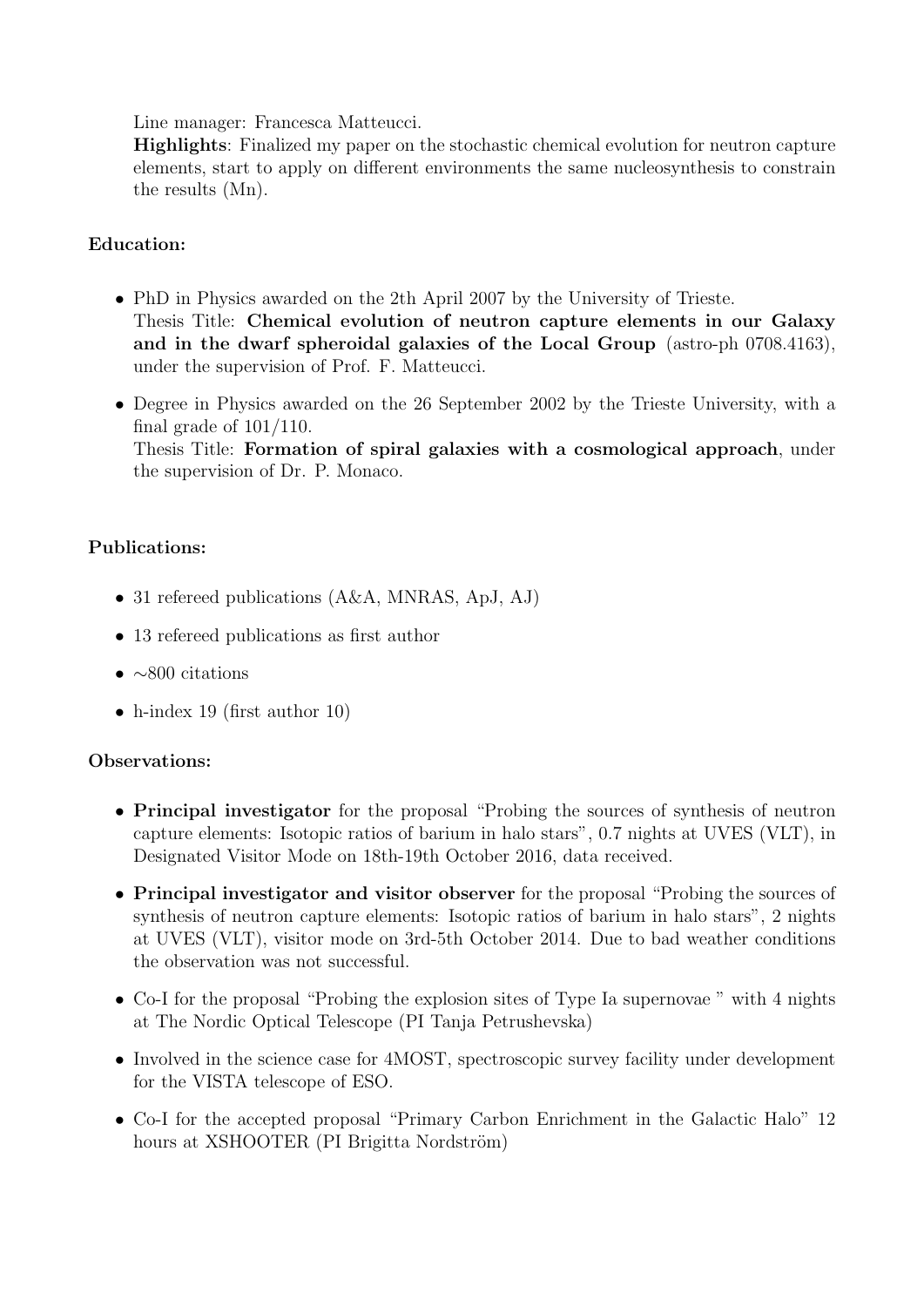## Teaching Activity:

- Co-supervisor for the PhD thesis of Chris Haynes a the University of Hertfordshire on evolution of heavy elements in cosmological simulation of spiral galaxies.
- Co-supervisor for the summer project (01/06/2016- 31/07/2016) of Michelle Bieger on "Elemental abundances in stars of the dwarf spheroidal galaxies of the Local Group".
- Lecturer in "Galaxies from the point of view of stars" course held by prof. Maria-Rosa Cioni, for one lecture on "Chemical evolution" at the Potsdam University on 25th Novemeber 2014.
- Co-supervisor for the degree thesis of Carlo Alberto Neri "Evoluzione chimica della via Lattea e dei suoi satelliti" on May 2010, Trieste University.
- Lecturer of "Stellar Physics" course held by prof. Francesca Matteucci, for the lessons regarding the production of heavy elements by stars, 2007-2010 at the Trieste University.
- Member of the exam committee of the course "Stellar Physics", 2006-2010, Trieste University.

## Referee for the journals:

- Monthly Notices of the Royal Astronomical Society
- Astronomy and Astrophysics
- The Astrophysical Journal
- The Astrophysical Journal Letters
- $\bullet\,$  Revista Mexicana de Astronomía y Astrofísica

#### Others achievements/membership:

- In April 2016, short-listed for a lecturer position at the University of Hertfordshire.
- The poster "Impacts of nuclear-physics uncertainty in stellar temperatures on the sprocess nucleosynthesis" by N. Nishimura, G. Cescutti, R. Hirschi et al. won the silver prize at 14th International Symposium on Nuclei in the Cosmos, 2016.
- Member of the IAU Division G Stars and Stellar Physics and Division H Interstellar Matter and Local Universe
- In May 2015, short-listed for a lecturer position at the Hull University.
- In October 2013, my contribution The imprints of the First Stars in the oldest stars of the bulge was selected by the scientific advisory committee (BEIRAT) of the Leibniz-Institut fur Astrophysik Potsdam.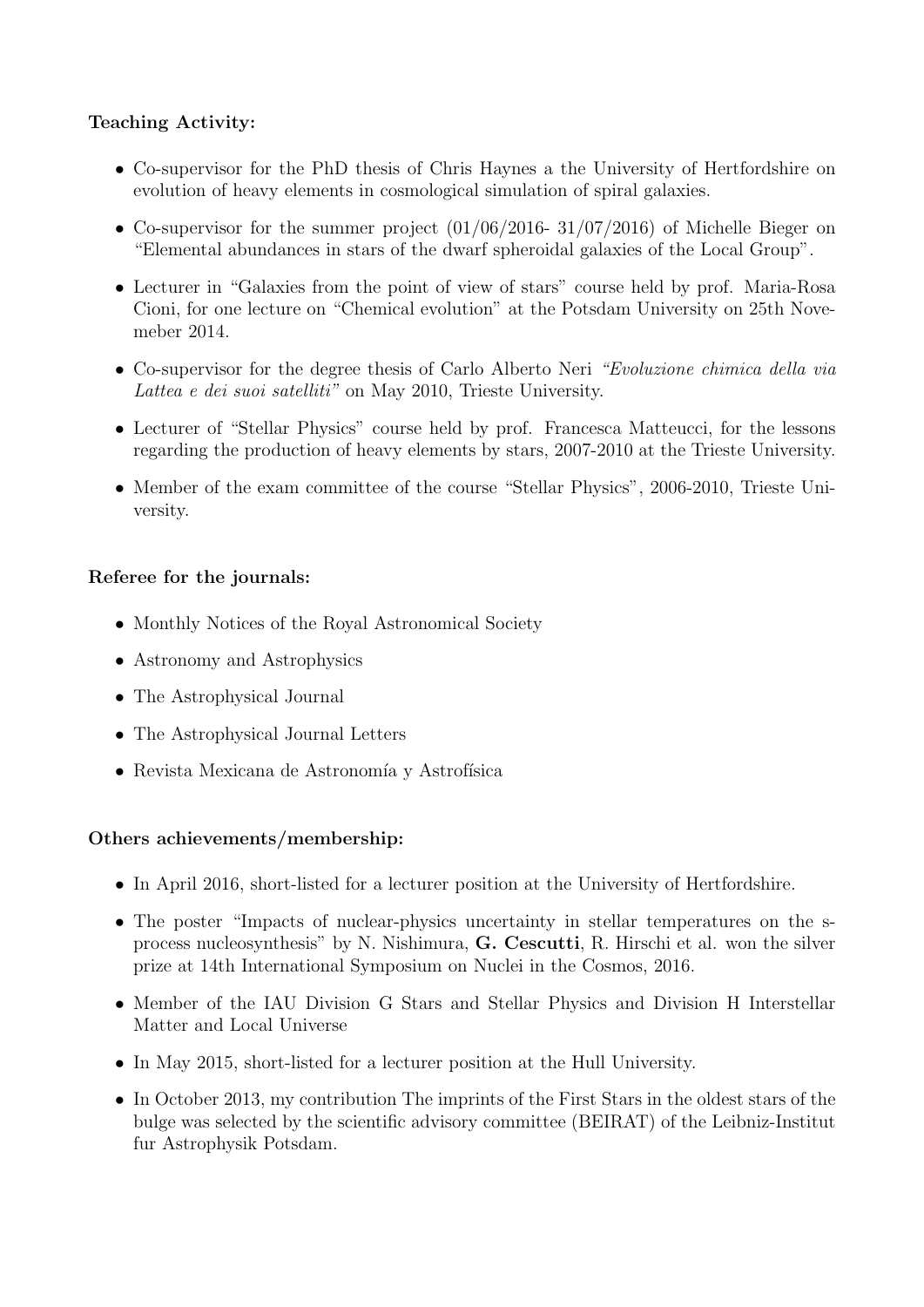- 14th in the rank for a permanent position in INAF in 2010 public context for Stellar Physics (6 positions) on my third year after PhD.
- Member of the committee for the PhD thesis defense of Monica Midori Uchida Anunciato Chemical evolution of discs: MilkyWay and nearby spiral galaxies, on 14th September 2010, at the Universidade de Sao Paulo.

#### Invited seminars:

- Institute of Astronomy, University of Cambridge, 20th June 2016, Cambridge (UK)
- University of Hertfordshire, 18th May 2016, Hatfield (UK)
- Osservatorio Astronomico di Trieste, 7th January 2015, Trieste (Italy).
- ESO Vitacura, Science Colloquia, 3rd October 2014, Santiago (Chile).
- Institute for Nuclear Physics, University of Darmstadt, 5th December 2013, Darmstad (Germany).
- Leibnitz Institut for Astrophysics, 6th September 2013, Potsdam (Germany).
- Observatorie de Geneve, 25th June 2013, Sauverny (Swiss).
- University of Central Lancashire, 11th December 2012, Preston (UK).
- Observatorie de Geneve, 21st June 2011, Sauverny (Swiss).
- Astronomy Department, Universidade de Sao Paulo, 17th September 2010, Sao Paulo (Brazil).
- Osservatorio Astronomico di Trieste, 10th March 2009, Trieste (Italy).
- Max Planck Institute for Astrophysics, 27th January 2009, Garching (Germany).
- Max Planck Institute for Extraterrestrial Physics, 18th September 2007, Garching (Germany).

#### Conferences and International Workshops (talk contributions):

- Galactic Archaeology and Stellar Physics Conference, 21-25 November 2016, Canberra (Australia). Contribution: "What process(es) produced neutron capture elements in the Early Universe?" .
- Invited Speaker to the BRIDGCE workshop: "Stars, Supernovae and Nucleosynthesis III": 7-8 September 2016, Keele (UK). Contribution: "Constraints to the nature of the r-process events".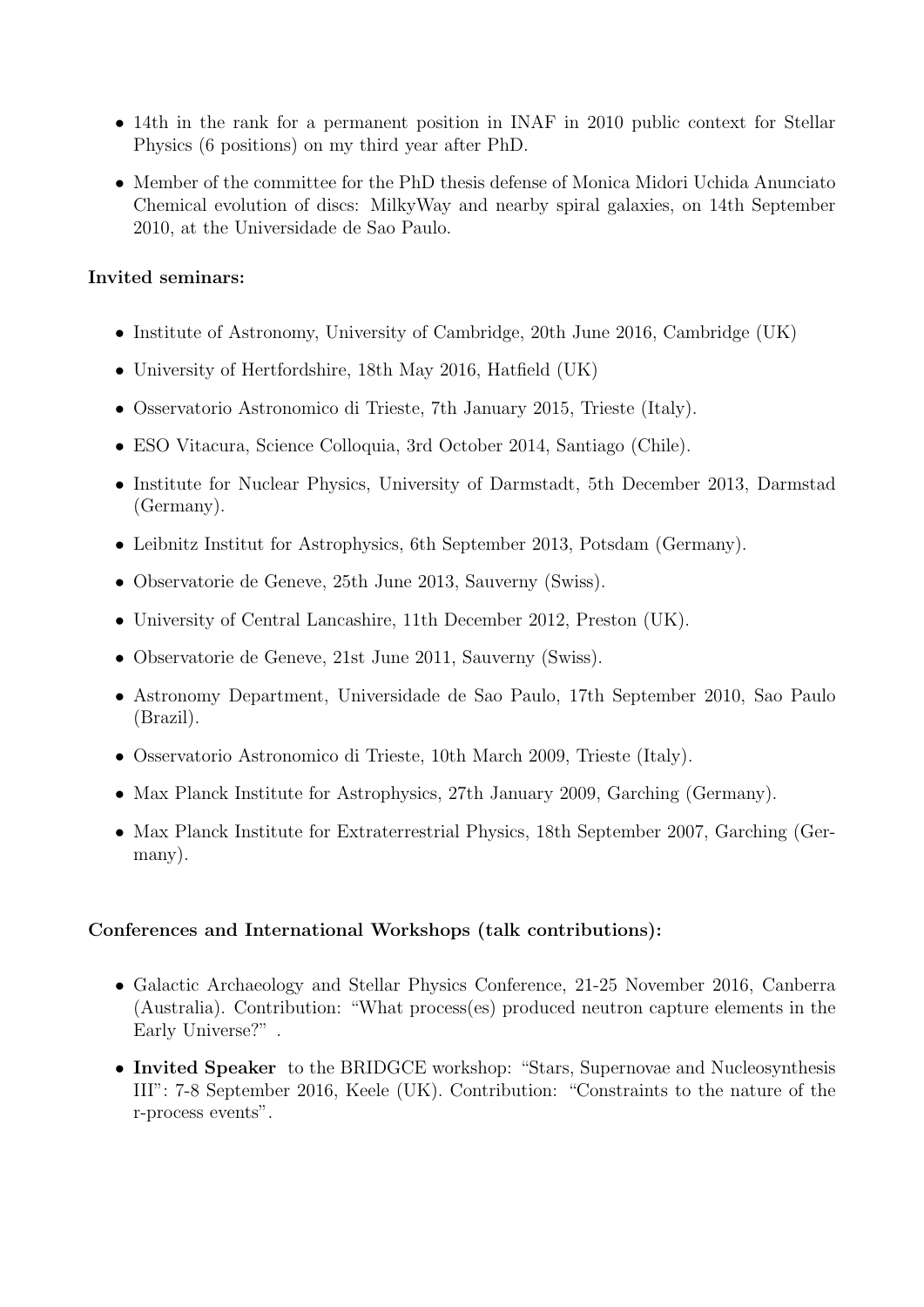- Invited Speaker at the Workshop"Galactic Surveys: New Results on Formation, Evolution, Structure and Chemical Evolution of the Milky" Sesto Pusteria (Italy), 25 - 29 January, 2016. Contribution: "Chemical evolution models in the Era of Galactic surveys: new 2D model for the Milky Way disc".
- Invited Speaker to the BRIDGCE workshop: "Stars, Supernovae and Nucleosynthesis II": 16-17 September 2015, Keele (UK). Contribution: "Hunting the nature of the First Stars: the role of the isotopic ratios of barium".
- Conference "First Stars, galaxies, and black holes: Now and Then", 15-19 June 2015, Groningen (Netherlands). Contribution: "Probing the nature of first stars: the isotopic ratio of Ba" .
- 11th Potsdam Thinkshop: "Satellite galaxies and dwarfs in the local group", Potsdam 25-29 August 2014. Contribution: "Chemical signatures in dwarfs".
- Invited to the Program: "Nucleosynthesis and Chemical Evolution: Recent Progress and Future Directions", at the Institute for Nuclear Theory, Seattle (USA), 28th July -29th August 2014, Attended two week 28th July-8 August.

Contribution, during the first week - Workshop "The r-process: status and challenges": "Chemical evolution models, the special case of neutron capture elements in the Early Galaxy".

Contribution during the second week - regular Program:

"Chemical evolution of neutron capture elements in the Galactic bulge and in the dwarf galaxies".

- Invited Speaker at the Workshop "Formation and Evolution of the Galactic Bulge" Sesto Pusteria (Italy), 20 - 24 January, 2014. Contribution: "The imprints of the First Stars on the neutron capture elements in the Bulge" .
- Invited Speaker at the Workshop "Chemical evolution in the Universe: the next 30 years", Castiglione della Pescaia, Italy, 16-20 September, 2013. Contribution: "Very heavy elements in the early Universe".
- Invited Speaker at the international Workshop on Astrophysics and Nuclear Structure, Hirschegg, Austria, 26-31 January 2013. Contribution: "Spinstars in the Early Universe: an s-process signature in the oldest Galactic stars?".
- Invited Speaker at the XII International Symposium on Nuclei in the Cosmos. Cairns Convention Centre (Australia), 5-10 August, 2012 Contribution: "Galactic chemical evolution: The role of the first stars".
- Workshop "The Chemical Evolution of the Milky Way" Sesto Pusteria (Italy), 23 27 January, 2012 Contribution: "From Carbon to europium: Chemical evolution models of the Galaxy & its closest companions".
- Conference "Origin of Matter and Evolution of the Galaxies (OMEG10)", Osaka University (Japan), 8 March - 10 March, 2010. Contribution: "Chemical evolution of heavy elements in the Local Group".